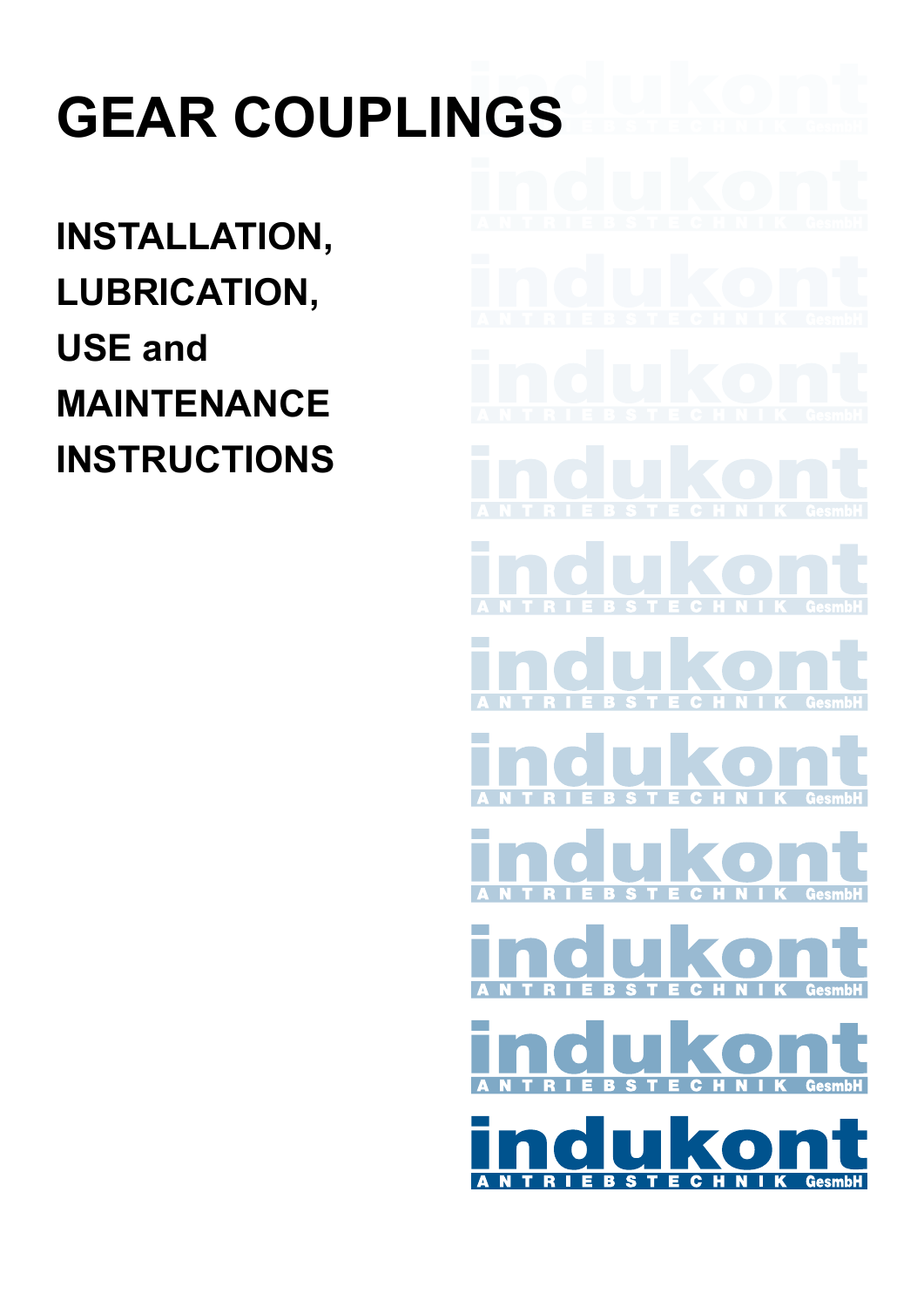#### **INSTALLATION, LUBRICATION, USE AND MAINTENANCE INSTRUCTIONS**

#### **A - STATUS AT DELIVERY**

A.1 Indukont gear couplings are generally supplied assembled (complete gear coupling or half gear coupling), with no lubricant.

A.2 A proper surface protection coat normally realizes protection against corrosion on the inner and interface surfaces. Different anticorrosion treatments shall be required in the order.

#### **B - SUGGESTIONS FOR HANDLING AND STORAGE**

B.1 Before handling the couplings, check the weight of the units and their barycenter, looking up in the tables below or in the catalogue and/or in the drawings.

#### A SERIES GEAR COUPLING MASS BAND B.HT SERIES GEAR COUPLING MASS G20 COUPLING MASS

| <b>Size</b> | Standard | <b>MN</b> | FA              | AO              | <b>AOM</b> | <b>GOMA</b>     |
|-------------|----------|-----------|-----------------|-----------------|------------|-----------------|
| 0           | 4.3      | 8         | 4.5             | 22.<br>8        | 26.0       | 4               |
| 1           | 75       | 13        | 8               | 21.5            | 39.4       |                 |
| 2           | 13.5     | 23        | 14              | 325             | 62.4       | 13              |
| 3           | 25       | 41        | $\frac{26}{39}$ | 53.5            | 104.0      | $\overline{24}$ |
| 4           | 37       | 60        |                 | 796             | 138.5      |                 |
| 5           | 60       | 91        | 63              | 113             | 20         | $\frac{34}{53}$ |
| 6           | 90       | 141       | 95              | 15 <sub>5</sub> | 294.6      |                 |
| 7           | 124      | 199       | 131             | 212             | 390.6      | 113             |
| 8           | 170      | 285       | 180             | 270             | 514        | 146             |
| 9           | 233      | 352       | ΙM              | 356             | 654        | 190             |
| 10          | 298      | 428       | 318             | 438             | 819        | 247             |
| 11          | 457      | 596       | 488             | 662             | 1188       | 392             |

The values expressed in kg. are calculated with solid hubs, for AO with spacer length of Ls=1000 (mm), and for AO-FA with shaft length of Ls=1000 (mm).

#### Size Standard AO FB MB **4** 688 907 718 612 **5** 926 1157 946 832 **6** 1231 1575 1231 1078 **7** 1613 1942 1718 1437 **8** 2089 2446 2140 1885 **9** 2517 2935 2690 2276 **10** 3011 3421 3090 2721 **11** 3187 4278 3880 3451 **12** 4550 5105 4685 4114 **13** 6080 6763 6330 5140 **14** 8723 9535 8990 7900 **15** 11262 12212 11503 10300 **16** 14864 15788 15223 13690 **17** 18347 19434 18710 16890 **18** 22210 23412 22750 20545 **19** 27637 28830 28360 25710



The values expressed in kg. are calculated with solid hubs, for FS with spacer length of Ls=1000 (mm).

The values expressed in kg. are calculated with solid hubs, for AO with spacer length of Ls=1000 (mm).

**B.2** Do not employ equipment and procedures that could damage the couplings and their components when handling them.

**B.3** To lift and handle the couplings and their components tighten the eyebolts in their holes, making sure that the equipment you are employing are adequate and that everything is always done in the maximum safety conditions.

**B.4** Avoid any kind of impact when handling and storing.

**B.5** Store in a covered and dry place and never at direct contact with the floor.

**B.6** When storing for more than six months, check the status of protection on the non painted parts and apply a new protection film.

#### **C - SAFETY STANDARDS**

**C.1 Couplings in operation may be dangerous units so the user must provide for adequate protection devices complying with the work safety measures in force in the country of installation.**

**C.2 The operations of handling, installation, lubrication and maintenance must be carried out by qualified personnel only.**

**C.3 While performing the operations of handling, installation, lubrication and maintenance, wear garments which cannot get entangled with the mechanical components and employ appropriate individual protection devices.**

**C.4 If any toxic chemical substances are employed to clean the couplings, provide for adequate protection to personnel and environment.**

**C.5 Make sure the machines the coupling connects are off and cannot restart throughout the different operations.**

**C.6 Never exceed, in operation, the load data agreed in the order (torque, speed, working angles etc.)**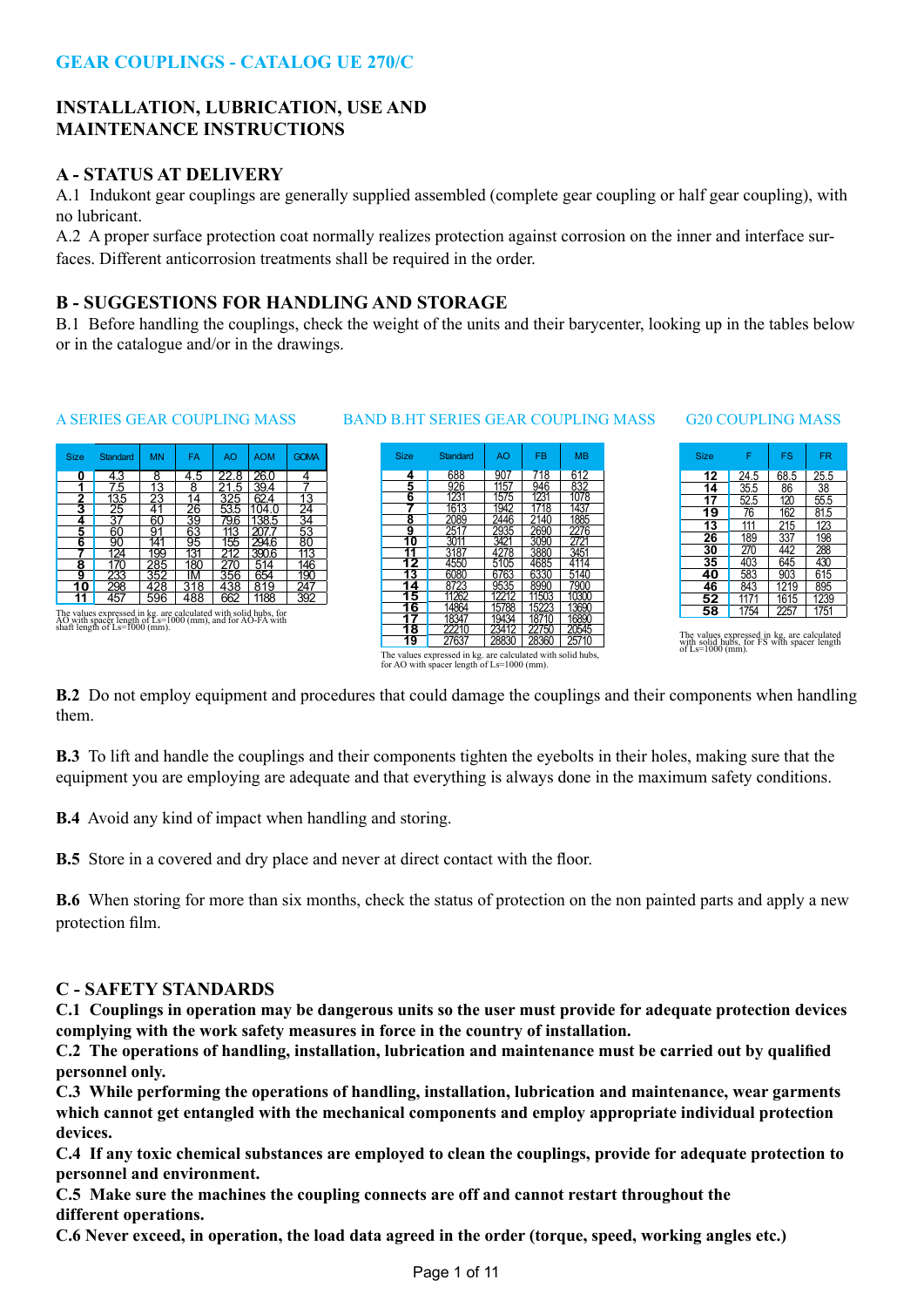#### **D - BORE FINISHING**

The hub bores, when no tolerance finishing is required, or no semifinishing, are supplied with pilot bores or simply bored. These bores may not be concentrical with the other turned diameters. Finish the hub bores, checking that they are concentric with the reference diameters used in the operations of alignment and that they are orthogonal with the hub face surfaces too. Check by means of a centesimal comparator to get the closest-to-zero centering value.

#### **D.1 KEYWAYED BORES**

In these cases, the finishing of cylindrical or taper bores and their keyways must be strictly complying with the standardization specifications for keyways and/or for taper bores and with the design drawings (see also AGMA



9002-A96 standards). Therefore, special cases excepted, it is always advisable using a fitting with a slight interference of 0.5/1000 of the diameter. To obtain a tight interference fit, we suggest these tolerances: H7 for the bore and m6-r6 for the shaft (never use too high interference in case of keyways). Normally the bore, for roughness, shape and concentricity, does not require any grinding and can be finished by turning. The key-way cutting, in the hubs of the GO A gear couplings with max bore, may create some ovalizations in the hub which can then be eliminated in the following shrink fitting of the hub onto the cylindrical shaft. The keyways too, alter fitting, must be slightly forced on the hub and shaft keyway sides; you can therefore use a tolerance of JS9 or P9 for the keyways. For standard keyways in standard hubs, for nominal load conditions in heavy unidirectional duty and no-back-lash fit, it is advisable not to exceed these values of specific pressures on the sides, also according to AGMA 420-04 point 5.5:

- for flex hubs made of hardened and tempered steel Pmax =  $160$  N/mm<sup>2</sup>

- for rigid hubs made of nonnalized steel Pmax =  $100$  N/mm<sup>2</sup>

On the contrary, when choosing a transition fit or a clearance fit, it is advisable providing for suitable devices for hub and keyway axial blocking, so to avoid that these components slip out of the shafts, when in operation.

#### **D.2 BORES FOR SHRINK FITTINGS**

Interference values from 1/1000 to 2.5/1000 of the diameter are commonly used for this type of fits, employing fits with H6 bores and s6-x6 shafts or special ones, avoiding to exceed the 80% stress of the hub yielding load. Besides, in order to avoid problems of disassembly, it is important never to exceed the fit limit pressure of 300 Mpa. The bore finishing, for roughness, shape and concentricity, needs being ground. In this case, ask MaMa Engineers who, according to AGMA 9003-A91 and SKF standards, will calculate both the slipping torque (which must be at least four times the calculated motor nominal torque, or 20% higher than the max possible overload), and the expansions and stresses produced in the hub. Depending on the fit procedures, the friction coefficients must be included between 0,12 and 0,18, never higher than 0,2. On the hubs, make some bores for SKF injector connections (special pumps for oil at 3500 bar useful to perform the shrink fit and the oil pressure removal), and some grooves for the oil spreading. Besides, arrange for a suitable number of screwed bores (refer to TAB.V for dimensions and position) for the connections of fitting and removal devices like oildynamic jacks or other similar suitable devices. Remember that, for various reasons, the real removal axial forces may be remarkably higher than the theoretic calculated ones.

#### **Puller Holes**



| GO-A                                    | <b>Bores</b> | Dia. |  |  |
|-----------------------------------------|--------------|------|--|--|
| <b>Size</b>                             | м            | Сf   |  |  |
| $\overline{\ast}$<br>0                  | M5           | 61   |  |  |
| ∗<br>1                                  | M6           | 73   |  |  |
| $\star$<br>2                            | M8           | 91   |  |  |
| $\overline{\ast}$<br>$\bar{\mathbf{3}}$ | M10          | 115  |  |  |
| $\overline{\ast}$<br>4                  | M12          | 132  |  |  |
| $\star$<br>5                            | M12          | 154  |  |  |
| 6                                       | M16          | 180  |  |  |
|                                         | M16          | 204  |  |  |
| 8                                       | M20          | 220  |  |  |
| 9                                       | M20          | 240  |  |  |
| 10                                      | M24          | 268  |  |  |
| 11                                      | M24          | 316  |  |  |
| * - only if required                    |              |      |  |  |

| <b>GO-A.HT</b> Bores<br><b>Size</b> | м                 | Dia.<br>Сf |
|-------------------------------------|-------------------|------------|
| 3                                   | M <sub>10</sub>   | 98         |
| 4                                   | M10               | 118        |
| 5                                   | M <sub>10</sub>   | 154        |
| 6                                   | M12               | 170        |
|                                     | $\overline{M}$ 12 | 200        |
| 8                                   | M16               | 220        |
| 9                                   | M16               | 237        |
| ۱0                                  | M <sub>16</sub>   | 266        |
|                                     | M24               |            |
|                                     |                   |            |

| GO-B                       | <b>Bores</b> | Dia. |
|----------------------------|--------------|------|
| <b>Size</b>                | м            | Сf   |
| 4                          | M24          | 350  |
| 5                          | M24          | 400  |
| $rac{6}{2}$<br>$rac{7}{9}$ | M30          | 430  |
|                            | M30          | 490  |
|                            | M30          | 550  |
|                            | M36          | 580  |
| 10                         | M36          | 600  |
| $\overline{11}$            | M36          | 670  |
| 12                         | M42          | 710  |
| $\overline{13}$            | M42          | 790  |
| 14                         | M48          | 900  |
| $\overline{15}$            | M48          | 1000 |
| 16                         | M48          | 1120 |
| $\overline{17}$            | M56          | 1190 |
| 18                         | M56          | 1280 |
| 19                         | M56          | 400  |

| G20<br><b>Size</b> | <b>Bores</b><br>м | Dia.<br>Сf |
|--------------------|-------------------|------------|
| 12                 | M10               | 90         |
| 14                 | M10               | 110        |
| 17                 | M <sub>10</sub>   | 130        |
| 19                 | M12               | 145        |
| 23                 | M12               | 175        |
| 26                 | M16               | 205        |
| 30                 | M16               | 235        |
| 35                 | M16               | 280        |
| 40                 | M24               | 320        |
| 46                 | M24               | 360        |
| 52                 | $M2\overline{4}$  | 410        |
| 58                 | M24               | 460        |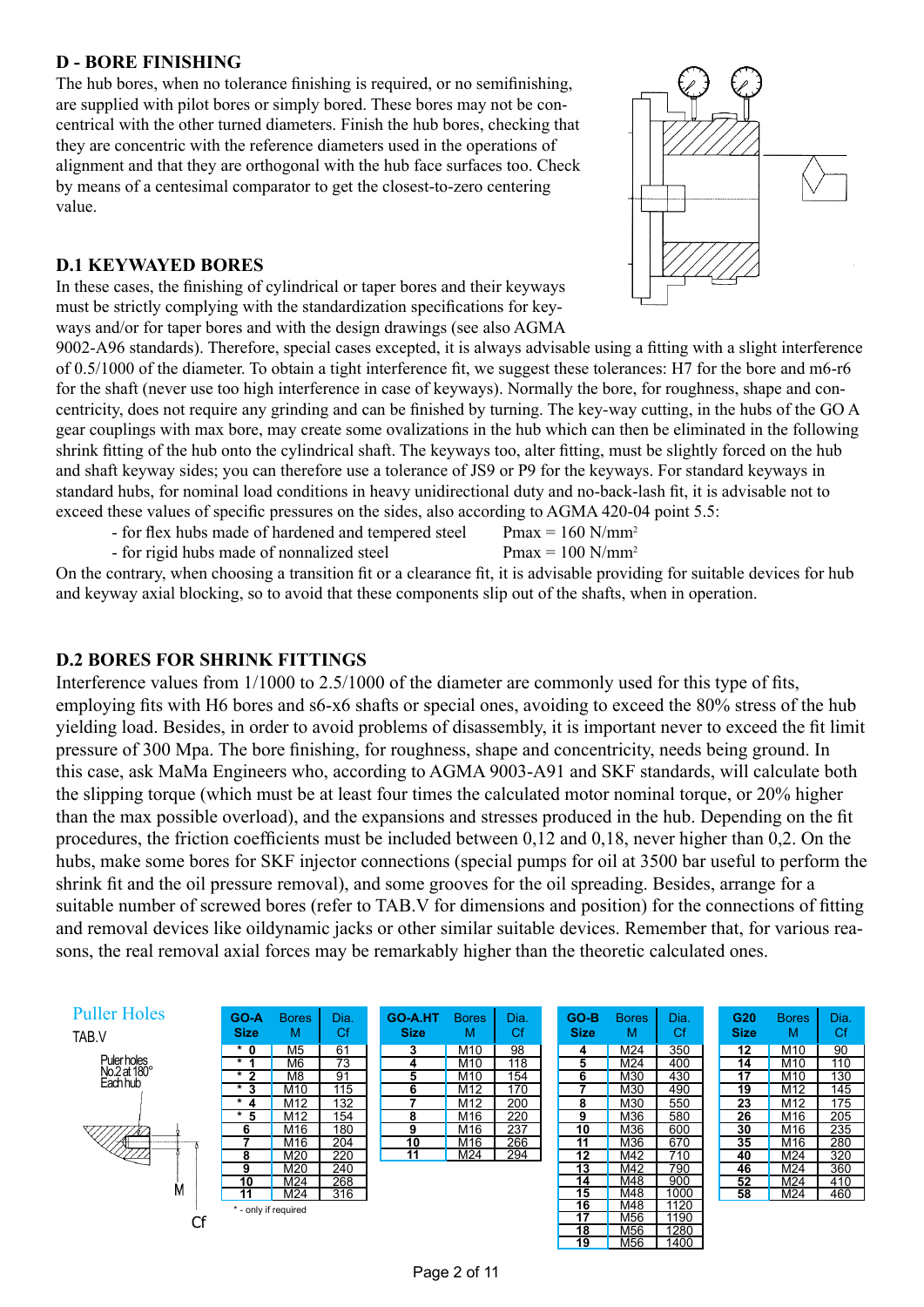#### **E - PREPARATION FOR ASSEMBLY**

#### LIST OF COMPONENTS



**E.1** The operations of inspection and assembly must be carried out by qualified and skilled personnel only.

**E.2** Before proceeding with installation, make sure the operation data (nominal and max torque, working misalignment, motor nominal and absorbed power, min and max speed, transient overloads etc.), as well as the dimensional data and tolerances (DBSE, shaft and keyway diameters and lengths, end floats, strokes etc.) shown in the coupling overview drawing, do correspond to the plant requirements and adaptability. For couplings with particularly long spacers and rotation speed > 300 rpm, check that the max rotation speed does not exceed the 80% of the critical bending speed. **Never exceed these load and dimensional data.**

**E.3** Unless different and specific instructions are involved, the standard gear couplings cannot be employed with temperatures lower than -20°C and higher than +120°C. For temperatures constantly lower than -20°C or higher than  $+60^{\circ}$ C, it is necessary to employ special seals and lubricants and to verify the residual end floats (modified according to coupling and connected machine thermal expansions).

**E.4** Gear couplings in operation, under load, produce resistance to axial sliding (translation of the hub in the sleeve). This movement is opposed by a force which is directly proportional to the transmitted torque and inversely proportional to the pitch diameter of the coupling gear teeth. Besides, the axial force is linked to the friction coefficient present in the gear teeth according to the type of lubrication performed. The friction coefficient may vary from 0,05 to 0,3. Ask Indukont Engineering Department for further details.

**E.5** Unpack the coupling and check its conservation. Should you find any oxidation, ask immediately our technical department to decide about the intervention to perform.

**E.6** Disassemble the coupling into its main components.

**E.7** Remove anticorrosion protection from machined surfaces.

**E.8** Carefully clean the bore surfaces and the fit chamfers. NEVER USE CORROSIVE PRODUCTS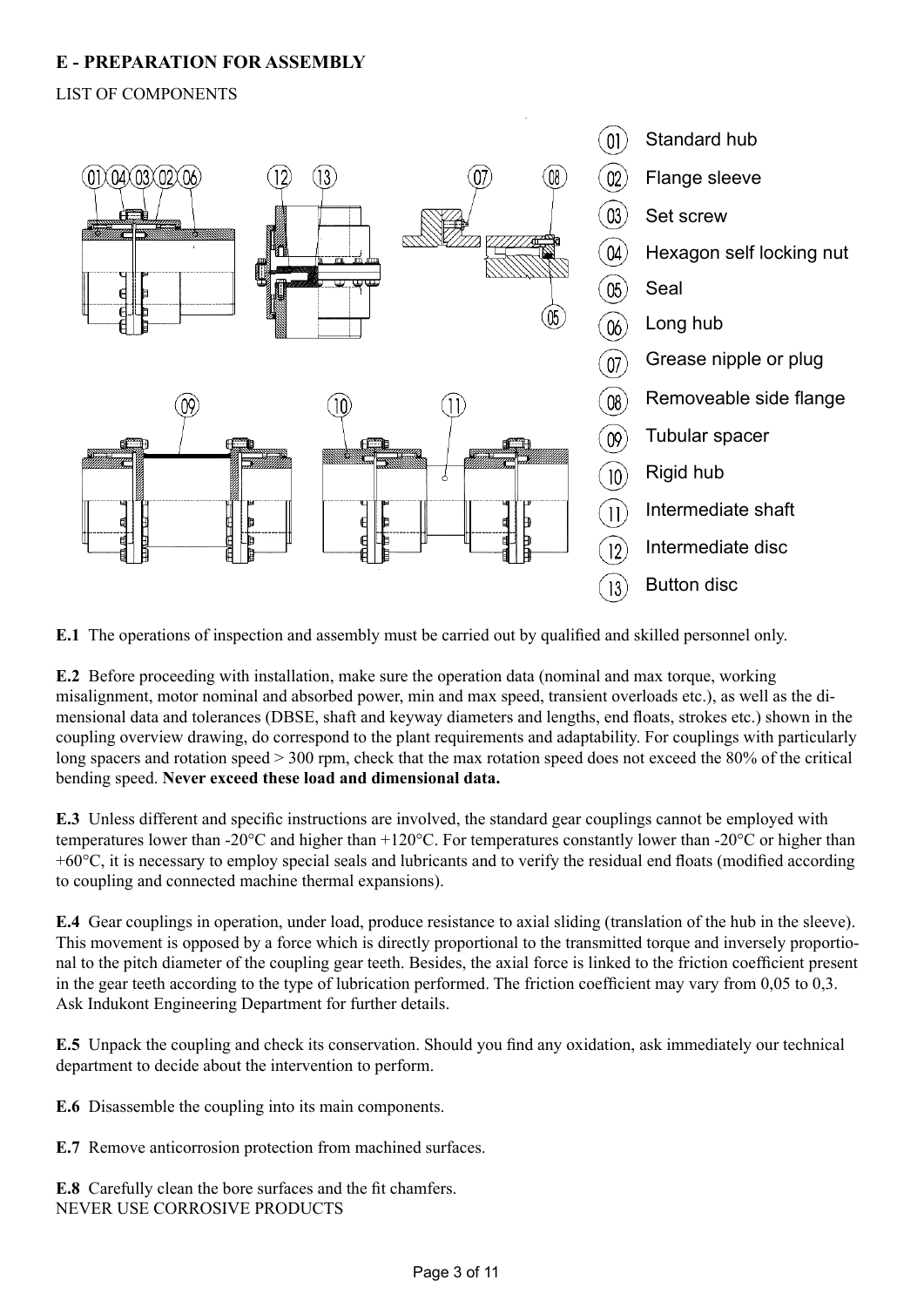#### **F - HUB FITTING**

F.1 BEFORE PROCEEDING WITH THE HUB FITTING, MAKE SURE THE FLANGE SLEEVES OR THE RE-MOVABLE SIDE FLANGES ARE PROPERLY POSITIONED ON THE SHAFTS.

Uniformly heat the hubs, either in air furnace or in oil bath, both thermostatically controlled, or by suitable induction systems. It is also possible to heat the hubs of limited dimensions by a free flame, provided that you take care of heating uniformly the whole surface, you do not generate overheating and you frequently check the temperature so not to exceed the max allowed value. When heating, do not direct the flame to the gear teeth. To avoid any excessive oxidation, slightly preheat the outer surface of the hub. Work in the maximum safe conditions, far from flammable materials or substances.

#### **F.2 HUB KEY-FITTING**

Before fitting, check that bores, keyseats, shafts and keyways have the suitable fit chamfers, and that the hub has the puller holes and any hole for the screws needed to stop the axial movement of the hub and/or the keyway. Also check that the key is properly fitted in the shaft key-seat. In case of rigid hubs with a max bore, seal by some silicone, so to prevent any possible loss of grease. For taper bores, check that the surface of contact bore/shaft is > than 75%. Heating temperatures are to be comprised between 110-130°C. Never exceed 180°C.

#### **F.3 KEYLESS HUB SHRINK-FITTING**

Before any operation of fitting, carefully check that any dimension and tolerance, as well as any surface finishing of shafts and fitting holes do correspond to the project and to the calculations (no exception admitted). For oil pressure removals, refer to SKF instructions, to AGMA 9003-A91 standards and to the use and maintenance instructions for oildynamic fitting equipment. For shrink fitting, the heating temperatures must be calculated taking into account an expansion such as to generate a clearance, between bore and shaft, equal to 1-1.5/1000 of the diameter itself. Heating temperatures are to be comprised between 180 and 250°C. Never exceed 320°C. For any further information, refer to SKF technical issues, to the above mentioned AGMA standard and ask for our PFB 1202 procedure for cylindrical shafts, and for PFB 1208 for taper shafts. Interference fits and removals are very delicate operations and must be therefore perfonned by specialized and very skilled personnel only.

**F.4** Once the hubs are heated and alter wearing suitable thermal insulated gloves, clear the hole seats from any carbon residuals by a proper cleaning paper and measure the entity of expansions.

Then lubricate hole, shaft and any possible key surface by non-additivated pure mineral oil. Once verified the accurate cleanness of shaft, hub and fitting holes, proceed with shrink fitting. Unless differently instructed in the project (please refer to the machine drawings), the hubs must be fitted onto the shaft protrusions until their head surface is aligned with the shaft head surface.

**F.5** Check that the flange sleeves or the removable side flanges have integral seals and are correctly inserted in their seats.

Avoid any contact between the hub hot surfaces and the seals; assemble the flange sleeves and the removable side flanges on the hubs only once the hub temperature is lower than 60°C.

#### **G - ASSEMBLY**

**G.1** Position the machines to be connected so that the axial distance between the hubs (or between the shaft ends = D.B.S.E.) is according to and in tolerante with dimension A or LA (distance between shaft ends) shown in the catalogue or in the drawings.

Obviously, this dimension must be proportionate to any possible thermal expansion or axial movement/stroke of the connected shafts or axial clearance limiting devices. Moreover, in order to enable the half coupling further alignment operations, the flange sleeves shall be allowed to move back as to show the necessary part of the hub; the necessary minimum movement is called ...cA" in TAB. I or in the drawings. To make assembly, alignment and following checks on the gear teeth easier, you should be able to move the flange sleeves back as far as they withdraw from the gear teeth. Shouldn't there be the necessary side space, we recommend asking for gear couplings equipped with removable side flanges. To remove the gear couplings without moving the connected machines, ask for gear couplings with intermediate spacer.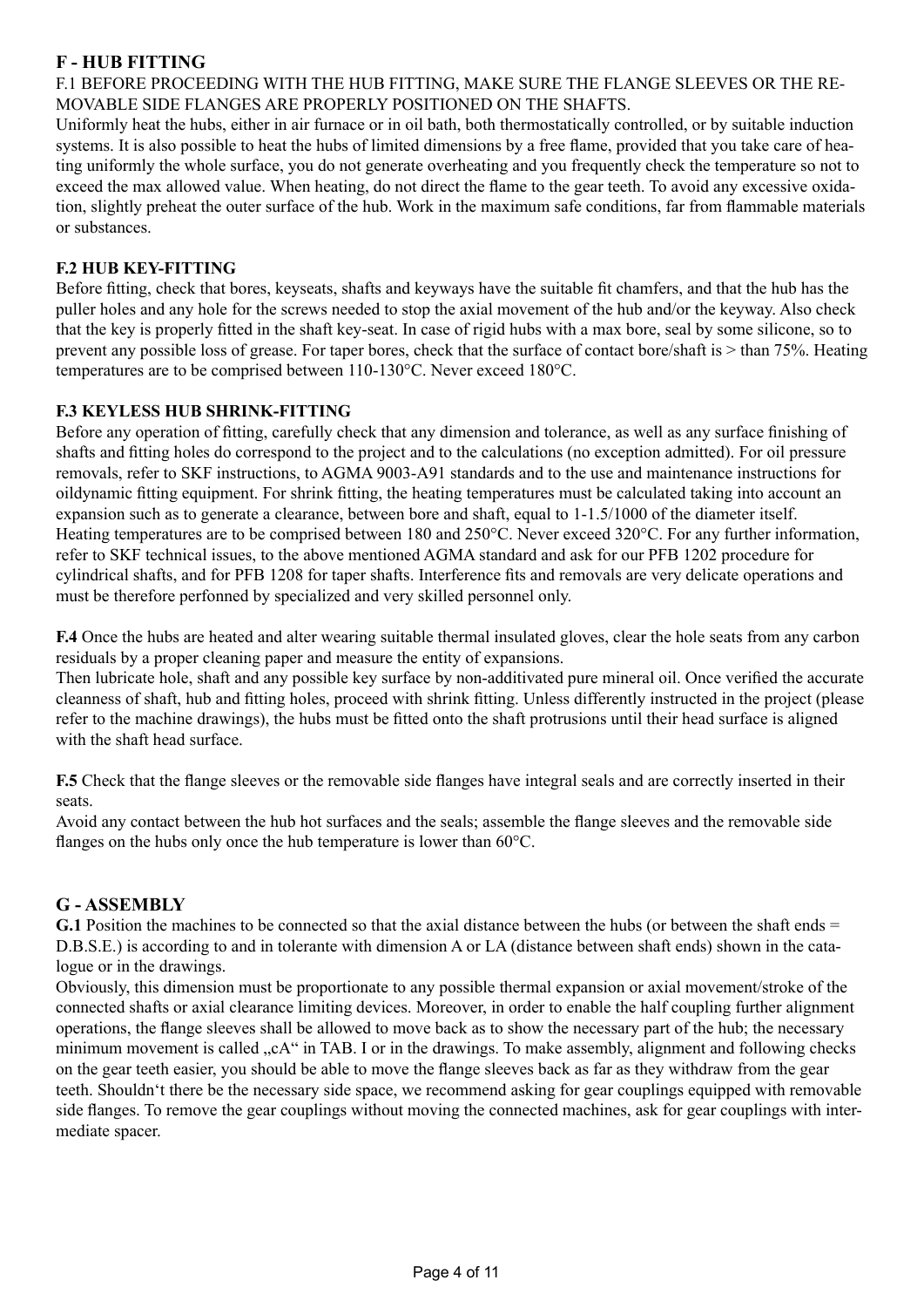#### TAB.I Sizes and overall dimensions for aligment

| GO-A<br><b>Size</b> | Ģ.  | F   | сA  | н             |
|---------------------|-----|-----|-----|---------------|
| 0                   | 24  | 69  | 55  | $1.5 \pm 0.5$ |
| 1                   | 29  | 85  | 62  | $1.5 + 0.5$   |
| 2                   | 38  | 107 | 74  | $1.5 + 0.5$   |
| 3                   | 44  | 133 | 86  | $2.5 \pm 0.5$ |
| 4                   | 57  | 152 | 100 | 2.5±0.5       |
| 5                   | 66  | 178 | 115 | $3 + 0.5$     |
| 6                   | 76  | 209 | 130 | $3 + 0.5$     |
| 7                   | 86  | 234 | 145 | 4±0.5         |
| 8                   | 100 | 254 | 160 | $4 + 0.5$     |
| 9                   | 114 | 279 | 175 | $4 + 0.5$     |
| 10                  | 124 | 305 | 190 | 4±0.5         |
| 11                  | 146 | 355 | 220 | $5 + 0.5$     |

| GO-B<br><b>Size</b> | GO-B<br>φ | $AO-B$<br>Ģ. | F    | сA  | н          |
|---------------------|-----------|--------------|------|-----|------------|
| 4                   | 155       | 63           | 400  | 251 | 9±1        |
| 5                   | 175       | 67           | 450  | 275 | 9±1        |
| 6                   | 190       | 69           | 490  | 292 | 9±1        |
| 7                   | 205       | 72           | 550  | 310 | 9±1        |
| 8                   | 215       | 74           | 610  | 322 | 9±1        |
| 9                   | 230       | 80           | 650  | 345 | 15±1.5     |
| $\overline{10}$     | 240       | 82           | 680  | 357 | 15±1.5     |
| 11                  | 255       | 86           | 750  | 376 | $15 + 1.5$ |
| 12                  | 270       | 93           | 790  | 415 | 22+2       |
| 13                  | 295       | 97           | 870  | 444 | 22±2       |
| 14                  | 335       | 103          | 1000 | 490 | 22+2       |
| 15                  | 370       | 112          | 1100 | 537 | 30±3       |
| 16                  | 410       | 118          | 1220 | 598 | 30±3       |
| 17                  | 440       | 122          | 1310 | 632 | 30±3       |
| 18                  | 470       | 125          | 1400 | 665 | 30±3       |
| 19                  | 510       | 130          | 1520 | 710 | 30±3       |

| G20<br>Size     | Ģ.  | F   | сA  | н      |
|-----------------|-----|-----|-----|--------|
| 12              | 54  | 105 | 108 | 6±1    |
| 14              | 65  | 128 | 121 | 6±1    |
| 17              | 75  | 152 | 133 | 6±1    |
| $\overline{19}$ | 83  | 170 | 146 | 9±1    |
| 23              | 96  | 206 | 162 | 9±1    |
| 26              | 108 | 242 | 177 | $9+1$  |
| 30              | 122 | 274 | 207 | 12±1   |
| 35              | 137 | 322 | 226 | $12+1$ |
| 40              | 152 | 370 | 255 | $12+1$ |
| 46              | 170 | 420 | 280 | 15±1.5 |
| 52              | 187 | 480 | 301 | 15±1.5 |
| 58              | 203 | 540 | 321 | 15±1.5 |

**G.2** Perform the angular and parallel alignment of the half couplings and of the connected machines. To assure long coupling gear tooth lifetime, once the machines are aligned, in working dynamic conditions and stable temperature, it is advisable that the total residual misalignment between the two half couplings is contained in a value very dose to  $1/1000$  of the distance between the gear teeth of the coupling  $\mathbf{G}$ . The max allowed limit for standard applications correspond to what prescribed for each coupling type, in the paragraph covering alignment, as max dynamic angle **αD°**. In special cases however, this must always be lower than the allowed working angle complying with the max rotation speed in operation (see kv diagrams shown in the catalogue). Secure the machines to their foundations and frames, by tightening all the locking bolts and nuts. After this operation, check once more the alignment of the half couplings, and remember that the coupling must be aligned both in working dynamic conditions and when the working temperature has settled.

**G.3** Assemble the flange sleeves and the side flanges on the gear hubs, carefully avoiding damaging the seals; should they be spoiled (cut or burnt), immediately replace them with new seals (see TAB.1V), then fill with grease the half couplings by means of a spatula, from both sides of the gear teeth.

**G.4** Close the gear couplings, by assembling all their components and devices (center rings, head discs or spacers, discs and support buttons etc.). To assure a perfect fitting, it is advisable spreading a slight mastic film on the flanges before closing them. During the assembly operations, respect the mutual position of the components; the assembly marks show the correct alignment and orientation of the hubs.

**G.5** Screw the main bolts of tlange connection, by tightening them at the torques shown in TAB.IV or, for the component fitting, in the coupling overview drawing. Carefully fit and tighten all the remaining screws, and employ original bolts, supplied by Indukont.

| GO-A<br>Size | Seals<br><b>OR.TN414</b> | Tigthening<br>torque (Nm) |
|--------------|--------------------------|---------------------------|
| 0            | OR 68                    | 18                        |
|              | OR 85                    | 36                        |
| 2            | OR 107                   | 36                        |
| 3            | OR 133                   | 65                        |
| 4            | OR 152                   | 65                        |
| 5            | OR 177                   | 150                       |
| 6            | OR 209                   | 150                       |
|              | OR 234                   | 150                       |
| 8            | OR 253                   | 220                       |
| 9            | OR 279                   | 400                       |
|              | OR 304                   | 400                       |
|              | OR 355                   | 520                       |

#### Seals and screw tightening torques

| 3<br>5 | 12.136<br>12.160<br>12.200 | 38<br>$\overline{38}$<br>38 |
|--------|----------------------------|-----------------------------|
|        |                            |                             |
|        |                            |                             |
|        |                            |                             |
| 6      | 12.220                     | 65                          |
|        | 12.254                     | 65                          |
| 8      | 12.278                     | 155                         |
| g      | 20.314                     | 155                         |
| 10     | 20.346                     | 155                         |
| 11     | 20.378                     | 520                         |

| GO-B        | Seals            | Tigthening  |
|-------------|------------------|-------------|
| <b>Size</b> | <b>GDL.TN559</b> | torque (Nm) |
| 4           | 20.440           | 670         |
| 5           | 20.490           | 670         |
| 6           | 20.530           | 1250        |
| 7           | 20.590           | 1250        |
| 8           | 20.650           | 1250        |
| 9           | 20.690           | 2170        |
| 10          | 20.720           | 2170        |
| 11          | 20.790           | 2170        |
| 12          | 30.850           | 3480        |
| 13          | 30.930           | 3480        |
| 14          | 30.1060          | 5230        |
| 15          | 30.1160          | 5230        |
| 16          | 40.1300          | 5230        |
| 17          | 40.1390          | 8300        |
| 18          | 40.1480          | 8300        |
| 19          | 40.1600          | 8300        |

| G20<br>Size | Seals<br><b>GDL.TN559</b> | Tigthening<br>torque (Nm) |
|-------------|---------------------------|---------------------------|
| 12          | 12.129                    | 38                        |
| 14          | 12.152                    | 38                        |
| 17          | 12.176                    | 38                        |
| 19          | 12.194                    | 65                        |
| 23          | 12.230                    | 65                        |
| 26          | 12.266                    | 155                       |
| 30          | 20.314                    | 155                       |
| 35          | 20.362                    | 155                       |
| 40          | 20.410                    | 520                       |
| 46          | 20.460                    | 520                       |
| 52          | 20.520                    | 520                       |
| 58          | 20.580                    | 520                       |





Seal OR Type TN414 Seal GDL Type TN559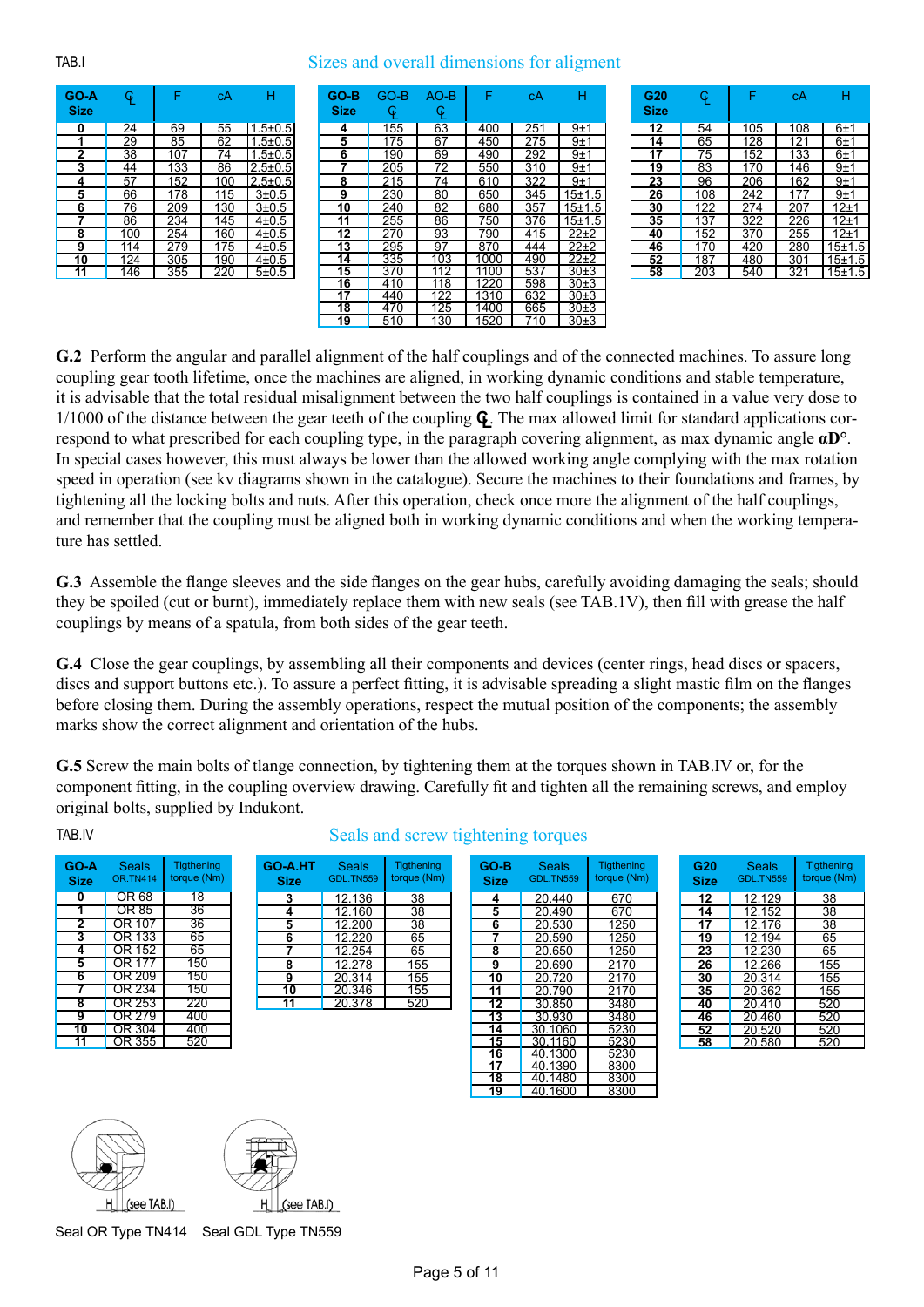**G.6** For high speed gear couplings, dynamically balanced, in order to maintain the balancing conditions providing for a limited residual unbalance, besides following the assembly marks used when balancing, it is also recommended to respect the position of the bolts which really must not be replaced or mixed, in these cases. Should you notice any vibration, in Operation, we suggest a further dynamic balancing of the coupling, when installed, so to eliminate any residual unbalance.

**G.7** Complete lubrication through grease nipples or taper plugs, while opening the drain holes. Employ manual grease pumps or pumps equipped with pressure controls set at  $15 \div 20$  bar; never put the inner parts of the couplings under pressure. Check that the floating items of the coupling (flange sleeves or spacers) are free to move axially of dimension H (see TAB.I or the drawings).

**G.8** Check that all screws, grease nipples and/or plugs have been properly tightened.

**G.9** Before starting the machines, set adequate safety protections around the coupling.

**G.10** After the machine start-up, the foundation settling, and a certain period (about six months) of Operation at the max torques, speed and at different temperatures, check the wear condition. Revise and correct the alignment if necessary.

#### **H - ALIGNMENT**

#### A CORRECT ALIGNMENT IS ESSENTIAL FOR A LONG GEAR COUPLING LIFETIME

The initial static no-load alignment conditions (machines off) must take into consideration what then happens under load and under temperature (dynamic conditions). This implies that they must be able to compensate even misalignments generated by load (yieldings and bendings linked to the stiffness of machines, shafts and connected supports), and to any thermal expansion of the couplings and of the connected units (see point G.2). A coupling submitted to torque, rotation speed and alignment contained within the allowed values, will never show wear on its gear teeth, if properly lubricated. Check the alignment conditions of the half couplings, by means of modern laser equipment. In this case, to perform alignment, you have to follow the instruction procedures of such equipment, by carefully checking both parallel and angular misalignments (repeat alignment both on vertical and horizontal planes on two different positions of the shafts, like on their head and on their shoulder). Shouldn't you have these devices, you must employ a thickness gauge or an inside micrometer with extension and a centesimal test indicator having adequate support devices. In this case, depending on the coupling type, proceed as follows:

**H.1** Determine the angular misalignment value by processing, in accordance with the scheme below, the measurements of the head parallelism between the reference face surfaces of the two hubs. For this purpose, by inserting the thickness gauge between the heads of the two hubs, perform a first 360° test to identify the position and the min. and max entity of the distance between the hubs. After defining the extreme positions, take a precise measurement of four points at 90°, as **A** in Fig. 01.

The max difference between two values at 180° is **ΔA**. Determine the parallel misalignment value by processing, according to what prescribed, the mutual eccentricity between the reference diameters of the two hubs. For this purpose, rigidly fasten the test indicator on a band in two halves to the reference diameter of one hub, like **B** in Fig. 02. Verify that the whole checking unit, during a  $360^{\circ}$  rotation, does not have any clearance, then measure the min and max eccentricity. The max difference is **ΔP**.

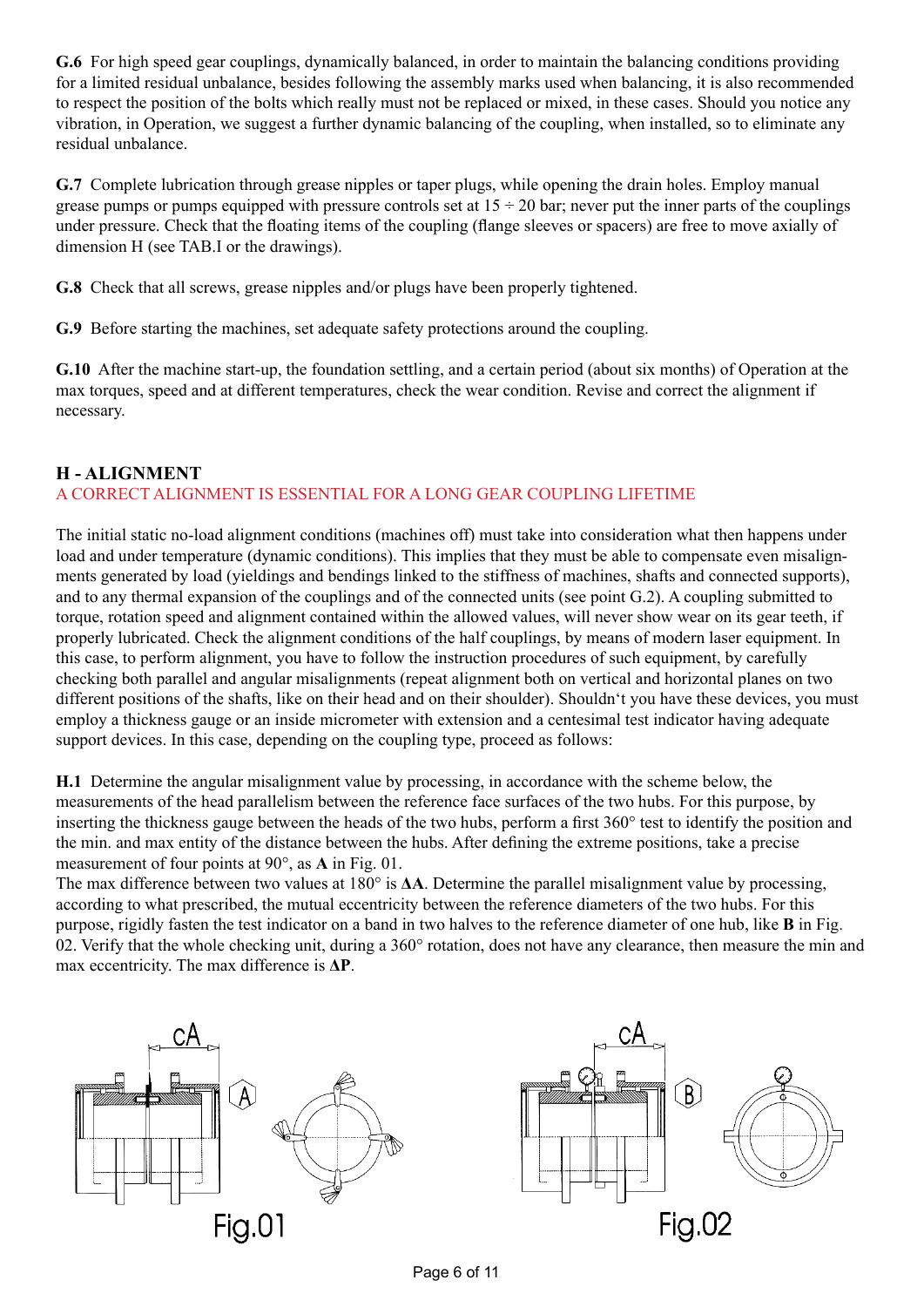**H.2** Determine the angular misalignment value by processing, according to what prescribed in the scheme below, the head parallelism between the reference face surfaces of the two hubs. For gear couplings with tubular spacer or with floating shaft, check the head parallelism between the hub reference surfaces, by employing an inside micrometer positioned like **C** in Fig. 03 or a comparator positioned like **D** in Fig. 04 or like **E** in Fig. 05. The max difference between two values at 180° is **ΔA**.

Determine the parallel misalignment value by processing, according to what prescribed, the mutual eccentricity between the reference diameters of the two hubs. A comparator, positioned like **F** in Fig. 03, **G** in Fig. 04 or **H** in Fig. 05, shall measure the hub eccentricity. The spacer couplings, having a long distance between gear teeth, require less alignment accuracy than the standard gear couplings. In any case, verify that the checking unit, in a 360° rotation, does not have any clearance, then measure the min. and max eccentricity. The max difference is **ΔP**.



According to the values measured for parallelism **ΔA** and concentricity **ΔP**, check the alignment precision by following the instructions shown in the calculation scheme below. Verify that the calculation results expressed by **αT°** are always lower than the max dynamic angles allowed by the different gear coupling types. Otherwise, correct the alignment of the two half couplings so to reach the correct values of the max dynamic angle. The axial movement of the sleeve in condition of regular operation or during the acceleration or overload phases, prove the presence of excessive angular misalignment.

See TAB.1 for the values of: distance between gear centers  $Q$  hub diameter **F**, alignment length **cA** and sleeve axial slide **H**.

| GO-A<br><b>Size</b> | Ģ.  | F   | cА  | н             |
|---------------------|-----|-----|-----|---------------|
| 0                   | 24  | 69  | 55  | $1.5 \pm 0.5$ |
| 1                   | 29  | 85  | 62  | $1.5 \pm 0.5$ |
| 2                   | 38  | 107 | 74  | $1.5 \pm 0.5$ |
| 3                   | 44  | 133 | 86  | $2.5 \pm 0.5$ |
| 4                   | 57  | 152 | 100 | $2.5 \pm 0.5$ |
| 5                   | 66  | 178 | 115 | $3 + 0.5$     |
| 6                   | 76  | 209 | 130 | $3 + 0.5$     |
| 7                   | 86  | 234 | 145 | $4 + 0.5$     |
| 8                   | 100 | 254 | 160 | 4±0.5         |
| 9                   | 114 | 279 | 175 | 4±0.5         |
| 10                  | 124 | 305 | 190 | 4±0.5         |
|                     | 146 | 355 | 220 | 5±0.5         |

#### TAB.I Sizes and overall dimensions for aligment

| GO-B<br><b>Size</b> | GO-B<br>Ģ | $AO-B$<br>G. | F    | сA   | н          |
|---------------------|-----------|--------------|------|------|------------|
| 4                   | 155       | 63           | 400  | 251  | 9±1        |
| 5                   | 175       | 67           | 450  | 275  | 9±1        |
| 6                   | 190       | 69           | 490  | 292  | 9±1        |
| 7                   | 205       | 72           | 550  | 310  | 9±1        |
| 8                   | 215       | 74           | 610  | 322  | 9±1        |
| 9                   | 230       | 80           | 650  | 345  | $15 + 1.5$ |
| 10                  | 240       | 82           | 680  | 357  | $15 + 1.5$ |
| $\overline{11}$     | 255       | 86           | 750  | 376  | $15 + 1.5$ |
| 12                  | 270       | 93           | 790  | 415  | $22+2$     |
| $\overline{13}$     | 295       | 97           | 870  | 444  | 22±2       |
| 14                  | 335       | 1103         | 1000 | 490  | $22+2$     |
| $\overline{15}$     | 370       | 112          | 1100 | 537  | 30±3       |
| 16                  | 410       | 118          | 1220 | 598  | 30±3       |
| 17                  | 440       | 122          | 1310 | 632  | 30±3       |
| 18                  | 470       | 125          | 1400 | 665  | 30±3       |
| 19                  | 510       | l130         | 1520 | 1710 | 30±3       |

| G <sub>20</sub><br><b>Size</b> | G.  | F   | cА  | н          |
|--------------------------------|-----|-----|-----|------------|
| 12                             | 54  | 105 | 108 | 6±1        |
| 14                             | 65  | 128 | 121 | 6±1        |
| 17                             | 75  | 152 | 133 | 6±1        |
| 19                             | 83  | 170 | 146 | 9±1        |
| 23                             | 96  | 206 | 162 | 9±1        |
| 26                             | 108 | 242 | 177 | 9±1        |
| 30                             | 122 | 274 | 207 | $12+1$     |
| 35                             | 137 | 322 | 226 | 12±1       |
| 40                             | 152 | 370 | 255 | 12±1       |
| 46                             | 170 | 420 | 280 | $15 + 1.5$ |
| 52                             | 187 | 480 | 301 | 15±1.5     |
| 58                             | 203 | 540 | 321 | 15±1.5     |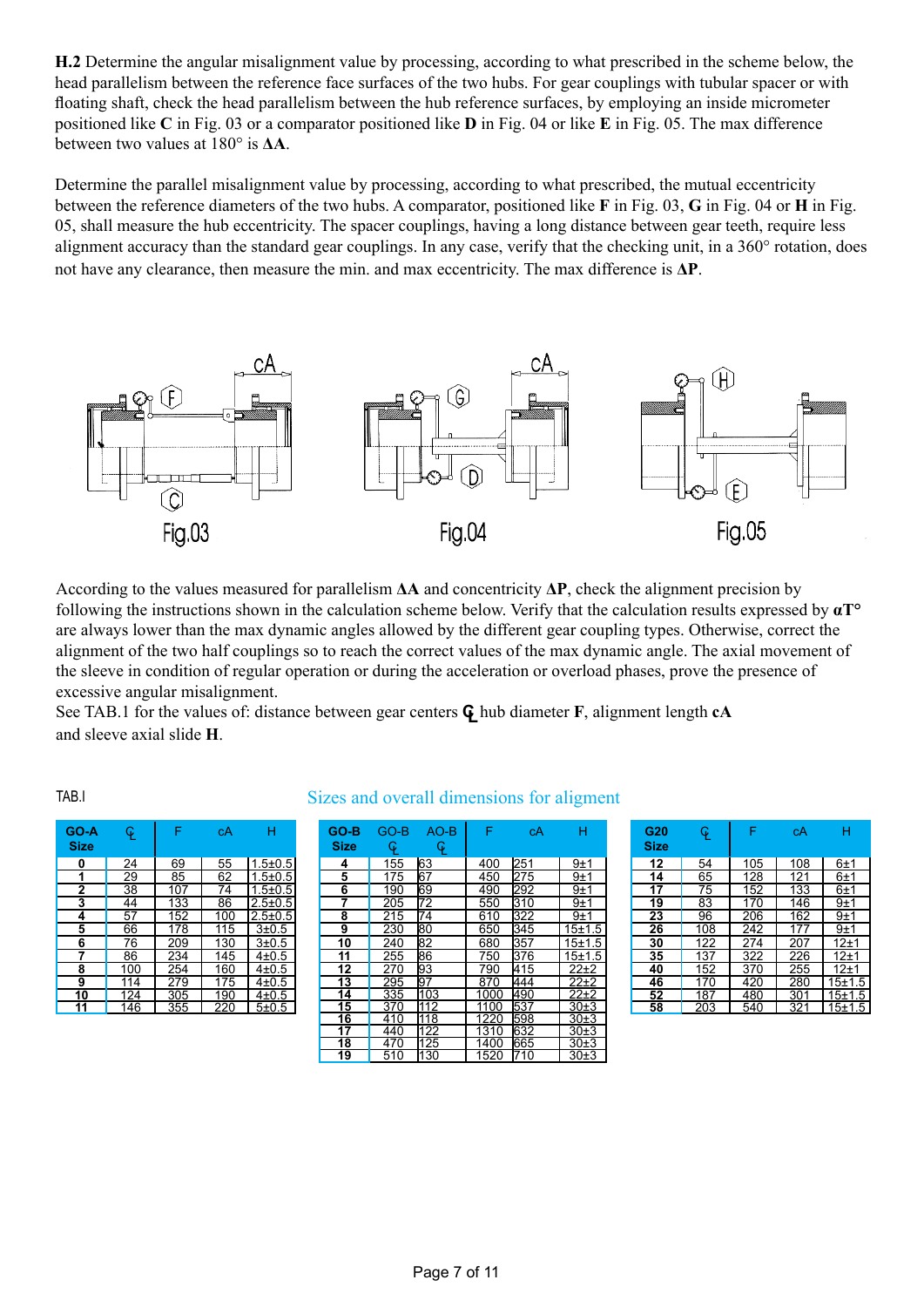#### MISALIGNMENT CALCULATION SCHEME



#### **Recommended Max Dynamic Angel**

| $\alpha D^{\circ} = 0^{\circ}10^{\circ}$ - GO-A Standard gear couplings |
|-------------------------------------------------------------------------|
| $\alpha$ D° = 0°15′ - N.O. treated <b>GO-A</b> gear couplings           |

 $\alpha$ D° =0°15′ - **GO-B & GO-B.HT** gear couplings  $\alpha$ D° =0°30′ - **G20** gear couplings

### **I - LUBRICATION**

#### A CORRECT LUBRICATION IS ESSENTIAL FOR A LONG GEAR COUPLING LIFETIME

I.1 After the hub fitting and the positioning of the flange sleeves and the side flanges, fill with grease any space between the hubs and the sleeves by means of a spatula. Then dose the coupling and spread a slight mastic film an the flange connection surfaces.

I.2 Close the coupling and tighten all the screws at the required torques (see TAB. IV or the drawings), then complete lubrication through all the grease nipples and/or all the plugs (2 each half coupling). For vertical couplings, spacer couplings, safety couplings, limited end float couplings and sliding couplings you'll have to fill with grease the two half couplings separately

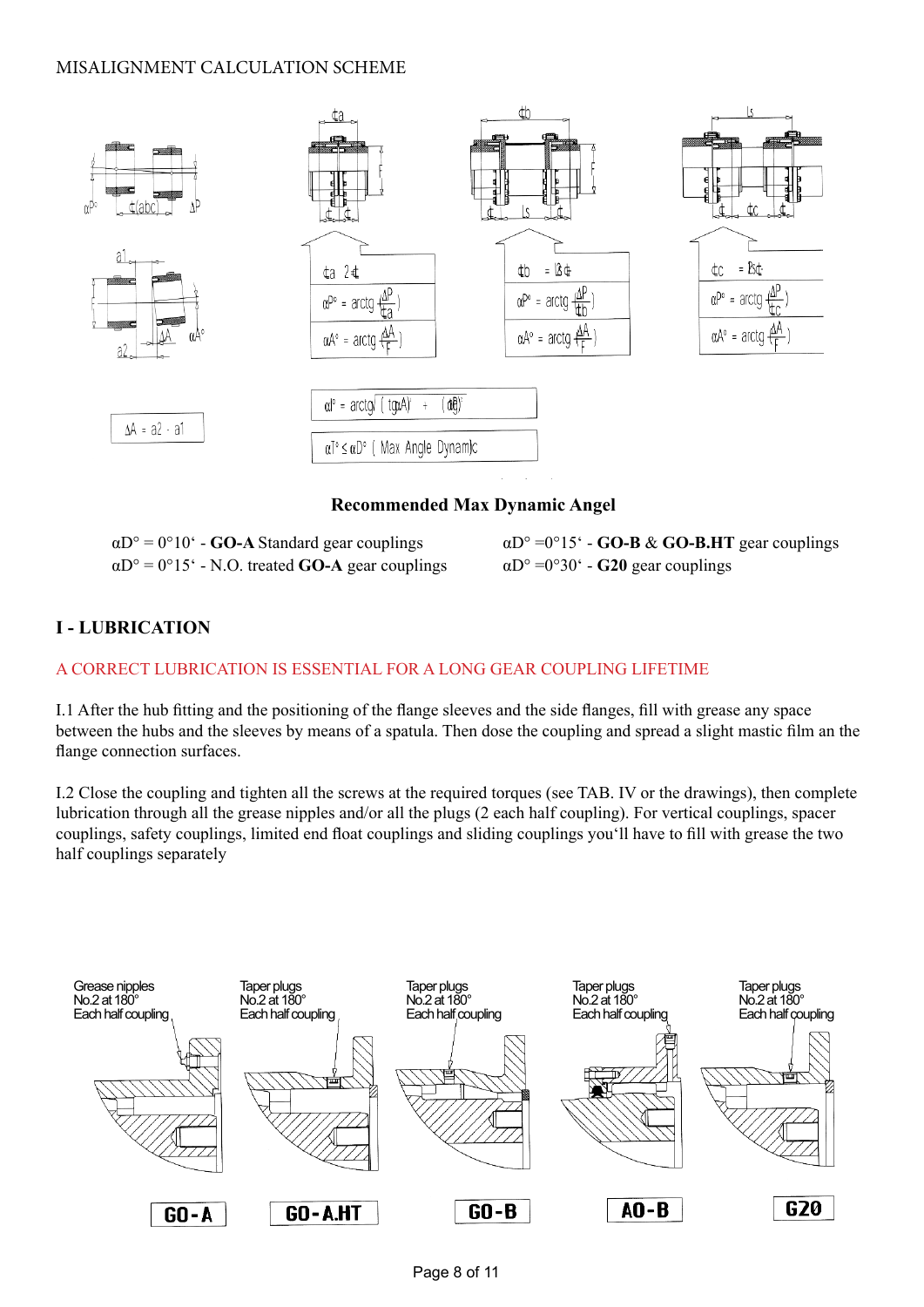**1.3** To fill the coupling chambers, remove the plug or the grease nipple of each half coupling. Connect the pump to the remaining grease nipple or to the connection hole and pump grease to fill the coupling completely, until the excess of grease comes out of the free holes. For horizontal couplings, to be sure the chambers are filled with grease, pump it from the vertical bore (max 45°) downwards and wait until it comes out from the opposite hole upwards. For the Operation, employ manual pumps or pumps equipped with pressure controls. Never put the inner parts of the coupling under pressure.

For the grease quantity, in standard couplings, refer to the table below:

#### GO-A GEAR COUPLINGS

| frease amount (kg) | 0.08 | 0.09 | $\vert$ 0.16 $\vert$ |  | 0.27   0.47   0.68   0.93   1.54   2.28 |  |  | 3.90 | 6.20 |
|--------------------|------|------|----------------------|--|-----------------------------------------|--|--|------|------|

### GO-B GEAR COUPLINGS

|                                  | _____  | _____  |    |                               |    |         |         |    |    |    |    |                         |     |     |     |
|----------------------------------|--------|--------|----|-------------------------------|----|---------|---------|----|----|----|----|-------------------------|-----|-----|-----|
|                                  |        |        |    |                               |    |         |         |    |    |    |    |                         |     |     | חו  |
| -<br>rease amount (kg)<br>.ireas | —<br>u | ∽<br>ີ | 10 | $\overline{\phantom{a}}$<br>c | 18 | O4<br>- | つら<br>້ | 38 | 48 | 60 | 85 | $\sqrt{2}$<br>105<br>∪∪ | 120 | 135 | 160 |

#### G20 GEAR COUPLINGS

|      |    |             | 19 | $\sqrt{23}$ | $\sqrt{26}$ | 30                                             | $-35-$ | $\sqrt{40}$ | 46 |    |  |
|------|----|-------------|----|-------------|-------------|------------------------------------------------|--------|-------------|----|----|--|
| ∖NY, | 04 | $\vert$ 0.7 |    |             |             | $0.9$   1.6   2.2   2.9   5.0   6.5   8.2   14 |        |             |    | 17 |  |

Consider half the amount of grease for the half couplings.

**1.4** Once lubrication is performed, make sure the coupling is completely filled with grease, then insert the plugs and/or the grease nipples carefully checking their tightening.

**1.5** At the beginning, relubricate the couplings at regular intervals, every 3-4 months. This initial interval is suggested in case of integral seals, industrial applications and average duty, non-corrosive environments, working temperatures between 0 and 60°C. Shouldn't the seals assure a perfect tightness, make any refilling necessary to keep the coupling constantly full of grease and replace the seals soon. After the first use and observation year, and alter checking the results, time intervals can be extended up to 6 months. For different conditions, time intervals between lubrications can be still extended, yet never longer than 12 months or 36 months when special synthetic Long-Life grease is employed. When lubricating, you must always have a certain grease turnover. When using multipurpose grease, you'll have to renew about 1/4 of the old grease every three months. To let the old grease out, remove a plug or a grease nipple at 1 80° from the new grease filling point and pump the new grease until the wom-out grease comes out of the breather. The wom-out grease shall have to be collected and kept in suitable containers for disposal. Do not disperse grease. At the end of this Operation, reassemble the plugs and/or the grease nipples, checking that they are properly tightened.

**1.6** When lubricating, always check the tangential clearance an the gear teeth - if this is feasible and the dimensions allow it - and check that the floating item of the coupling is axially free. If no movement is allowed or if the tangential clearance is excessive, open the coupling and examine its gear teeth.

**1.7** When employing multipurpose grease, you have to replace it completely every 8000 hours or max every two years. You shall have to open the coupling, clean the flange surfaces, remove the old grease completely, clean any interstice, check the gear tooth condition and perform steps 1 to 4. Never use contaminated grease or grease inadequate to the operating conditions.

To open the two flanges of the sleeves do not employ tools that may damage the seal surfaces.

**1.8** To lubricate standard couplings, use new lithium soap or complex lithium grease (not older than three years), composed of paraffinic mineral oils or high viscosity synthetic oils ( $> = 68$  cSt at 40 $^{\circ}$ C), having a max H2O content of 0,3% and EP additivated (showing Timken Ok load  $\ge$  30 lb). The flash point must be  $> 145^{\circ}$ C, and grease must be centrifugation resistant, antioxidant, waterrepellent, anticorrosive and antihygroscopic.

For heavy-loaded or high load capacity couplings (G20, G35, G60 and HT design of GO A and GO B), we recommend employing special EP grease (showing Timken Ok load test results  $\geq$  50 lb) containing high viscosity oil  $>$  630 cSt at 40°C, micronized MoS2 additivated (particle max dimension 5 micron).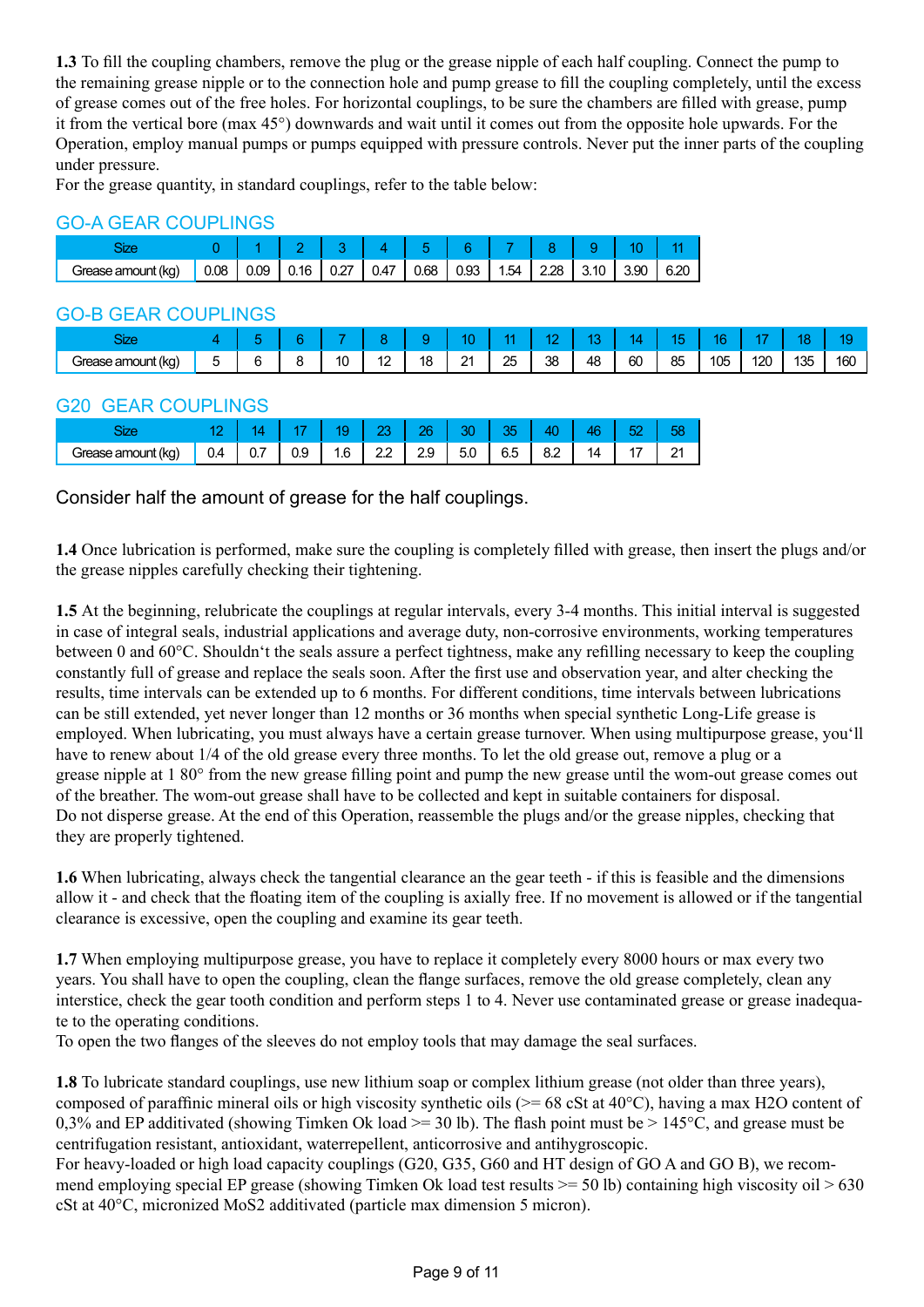**1.9** The minimum features of EP multipurpose grease employable to lubricate gear couplings must be similar to those shown in TAB.II. The grease NLGI grade (consistence) must be selected according to the ambient temperature and to the coupling rotation speed. If the working rotation speed is not included between 15% and 80% of the coupling nk nominal speed (see our catalogue), you have to select a lower NLGI grade grease, in other words a softer grease. NLGI 0 grade can fit any speed range.

For any further information an gear coupling lubrication, please refer to AGMA 9001-A86 and AGMA 250.03 standards. For all the conditions mentioned below, select the suitable grease, by directly contacting the lubricant producers, then submit the features of the selected grease to Indukont Technical Department for acceptance.

- 
- Very high, pulsating, reversible loads High humidity environments
- Extreme or highly variable rotation speed ... LONG-LIFE" lubrication
- 
- Extreme duty conditions  **Extreme operating temperatures** 
	-
	-
- Frequent axial movements Presence of parasitic currents or vibrations

For your guidance, you can find in TAB. III some brands and names of grease to lubricate couplings operating under conditions of medium speed, loads and duties, and temperatures ranging from -20 to +70°C.

| TAB.II                            | <b>Lubricant features</b>        |                   |  |  |  |  |  |  |
|-----------------------------------|----------------------------------|-------------------|--|--|--|--|--|--|
| <b>Working</b><br>temperature     | <b>ASTM</b><br>penetration index | <b>NLGI</b> grade |  |  |  |  |  |  |
| $> -20^{\circ}C < 30^{\circ}C$    | $350 - 380$                      |                   |  |  |  |  |  |  |
| $>30^{\circ}$ C < 70 $^{\circ}$ C | $300 - 350$                      |                   |  |  |  |  |  |  |
| $>70^{\circ}$ C < 93 $^{\circ}$ C | 265 - 295                        |                   |  |  |  |  |  |  |
| $< -20^{\circ}$ C                 | Please ask our                   |                   |  |  |  |  |  |  |
| $< 93^{\circ}$ C                  | <b>Technical Department</b>      |                   |  |  |  |  |  |  |

#### Recommended lubricant for

| TAB.III             |                          | GO-A and GO-B       |
|---------------------|--------------------------|---------------------|
| AGIP                | GR-MU EP I IP            | ATHESIA EP          |
| l CHEVRON           | DURA-LIGHT EP   MOBIL    | <b>MOBILTEMP 78</b> |
| <b>I MONTESHELL</b> | ALVANIA EP <b>  ESSO</b> | <b>BEACON EP</b>    |

## Recommended lubricant for

| TAB VII     |                                               | GO-A.HT, GO-B.HT, G20 and GTS |                     |  |  |  |  |
|-------------|-----------------------------------------------|-------------------------------|---------------------|--|--|--|--|
| <b>AGIP</b> | ROCOL MTS 2000   MOBIL                        |                               | <b>MOBILTEMP 78</b> |  |  |  |  |
|             | <b>TRIBOL-CASTROL MOLUB ALLOY777   KLUBER</b> |                               | KLUBERLUB BE41-1501 |  |  |  |  |
| l SHELL     | ALBIDA GREASE HDX2   VISCOIL                  |                               | SIGNAL MOLYVIS GLA  |  |  |  |  |

NEVER MIX DIFFERENT TYPES AND/OR DIFFERENT BRANDS OF GREASE. THEY MAY BE INCOMPATIBLE AND MAY LOSE THEIR LUBRICATING FEATURES. UNLESS OTHERWISE INSTRUCTED, NEVER USE OIL TO LUBRICATE GEAR COUPLINGS.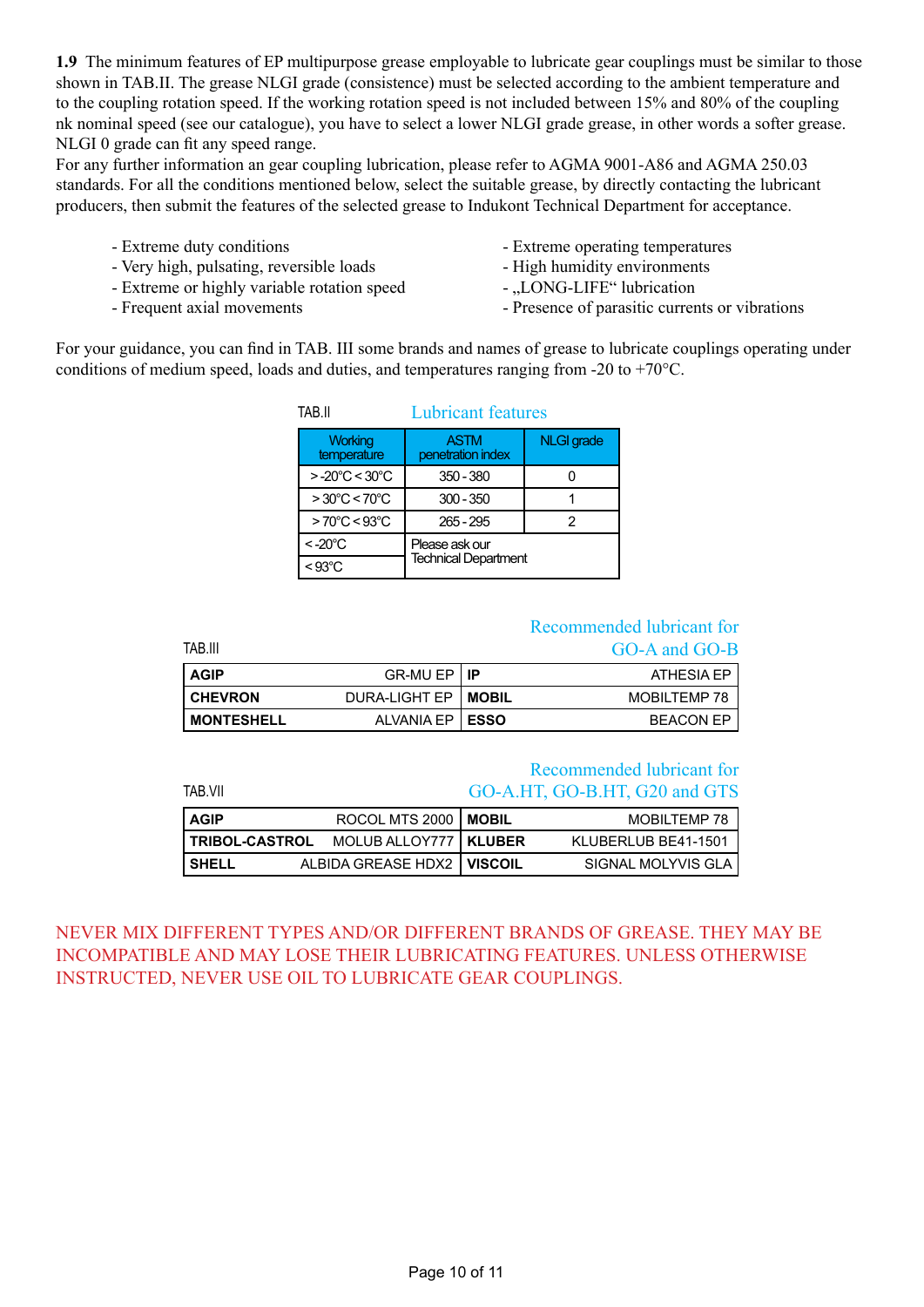#### **L - INSTALLATION, LUBRICATION, USE AND MAINTENANCE INSTRUCTIONS FOR GTS GEAR COUPLINGS**

**L.1** To enable the GTS coupling to compensate the axial movement between barrel and gear box, it has to be assembled by respecting the  $\phi$ <sup>"</sup> dimension. Any admissible further axial movement will be  $\phi$ **Δb**". To check the alignment, take the measurement of dimension  $\mathbf{a}^{\alpha}$ between gear box and coupling (to be taken at the flange outer side) and take 4 readings at 90°. The gap between min and max reading must not exceed "**Δa**" (see TAB. VI).



| <b>Size</b> | 20     | つつ  | 24     | 26  | 28  | 31<br>ູ ເ | 34  | 40  | 42  | 46  | 53  | 56 | 60 | 67 | 70<br>w |
|-------------|--------|-----|--------|-----|-----|-----------|-----|-----|-----|-----|-----|----|----|----|---------|
| Δa          | 0.5    | 0.5 | 0.5    | 0.5 | 0.6 | 0.6       | 0.6 | 0.7 | 0.7 | 0.8 | 0.8 |    |    |    |         |
| b           |        | э   | b      |     | э   | 5         | 10  | 10  | 10  | 10  | 12  | 12 | 20 | 20 | 20      |
| $\Delta b$  | $\sim$ |     | ∽<br>ີ |     |     | b         |     |     |     |     |     |    |    |    |         |

**L.2** The GTS coupling must be grease lubricated. The ideal lubricant is a lithium soap grease with E.P. features, NLGI 1-2 consistence, MoS2 (3-8%) additivated.

For your guidance, we list some brands in TAB. VII. The grease replacement shall be made once a year at least and at each maintenance shutdown. Ask our Technical Department in case of high duty service and long time intervals between two lubricant replacements.

| <b>Size</b>             | 20   | 00   | 24   | 26   | 28   | 24   | $\mathbf{A}$ | 40   | 42   | 16   | F2<br>نەك | ᄄ   | മറ   |      | $\rightarrow$ |
|-------------------------|------|------|------|------|------|------|--------------|------|------|------|-----------|-----|------|------|---------------|
| ** MASS (kg)            | 28   | 36   | 44   | 53   | 73   | 96   | 120          | 158  | 223  | 284  | 466       | 574 | 718  | 956  | 1230          |
| QTY. GREASE (kg)        | 0.15 | n 17 | 0.18 | 0.20 | 0.26 | 0.28 | 0.32         | 0.48 | 0.58 | 0.70 | .10       | .40 | l.80 | 2.20 | 2.60          |
| *TIGHTENING TORQUE (Nm) | 214  | 214  | 214  | 214  | 214  | 214  | 562          | 562  | 562  | 562  | 562       | 562 | 1058 | 1058 | 1058          |

\* the value shown in the table are calculated with class 8.8.

\*\* the value shown in the table are calculated with solid hubs.

By means of the extemal device, check more frequently the wear condition on the gear teeth. Index points the notch in the middle when the gear teeth are in perfect conditions. When the index moves towards the two side notches, it shows wear on the gear teeth. A check disassembly and a replacement may therefore be required (FIG. 6).





#### Index for wear check on the gear teeth Fig. 6